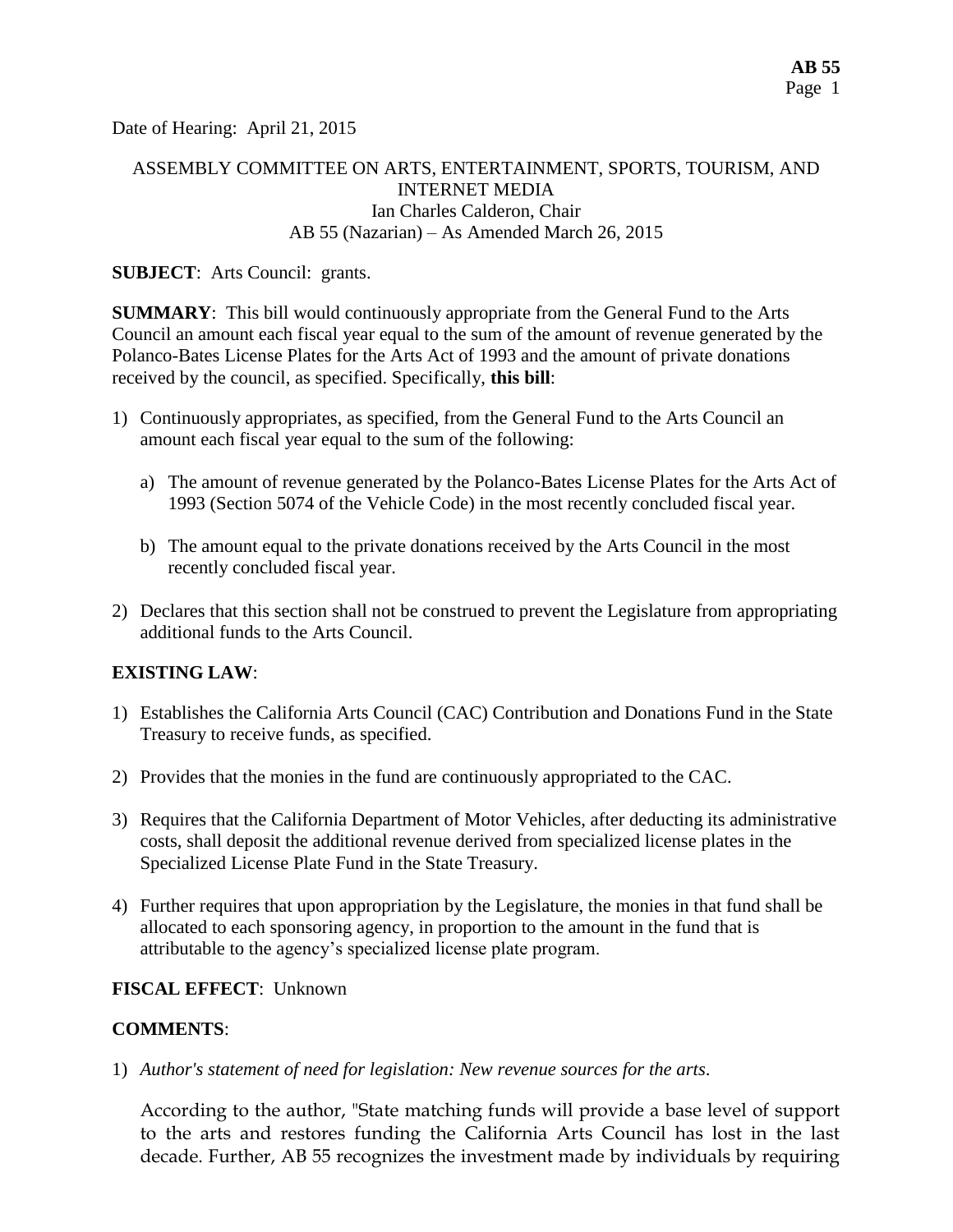the state to match its funding level with that of individual donations and encourages Californians to purchase a specialized license plate and donate to the Arts Council."

"The arts provide an intellectual infrastructure for our entire creative economy, from technology to the entertainment industry. Just as importantly, the arts are vital to our state's international reputation and to the quality of life that we are very proud of as Californians. Specifically, AB 55 will empower the Arts Council to expand its grant program to continue supporting the arts."

In response to concerns that the funding structure of the bill could be argued to supplant the need for increased state budget funding for the CAC, the author strongly disagrees. He points to the language of the bill which expressly states that it "shall not be construed to prevent the Legislature from appropriating additional funds to the Arts Council." Supporters agree with this interpretation and focus on the continuous funding element of the bill, such as this from the Californians for the Arts, "AB 55 will establish a minimum level of continuous funding for grants used by the California Arts Council…We are making progress in the restoration of the state arts funding to the level of a decade ago."

# *2) Current funding for the CAC.*

The CAC was created in 1975 under then Governor Jerry Brown to increase access to the arts for all Californians. The CAC budget had grown from its first full year of funding in fiscal year 1976-77 at \$1,917,000 to \$32,224,000 in fiscal year 2001-02, when 1,590 grants were awarded to non-profit arts organizations. In 2003, appropriations to the CAC were cut by 97%, and GF appropriation from the Legislature has remained essentially flat at \$1,000,000 over the past decade. Since 2003, with the exception of last year, California has ranked last or next to last among the states in terms of per capita investment in the arts. However, the last two budget cycles have seen an uptick in spending:

Funding levels for CAC in the fiscal year **2012-13** were just over \$5,000,000 broken down by source as follows:

| Total                                 | \$5,309,540 |
|---------------------------------------|-------------|
| Tax Check off                         | \$324,933   |
| <b>Special Deposit: Donations</b>     | \$70,000    |
| National Endowment for the Arts (NEA) | \$1,085,687 |
| Graphic Design License Plate Account  | \$2,782,555 |
| General Fund                          | \$1,019,865 |

Funding levels for CAC in the fiscal year **2013-14** were almost \$8,000,000 broken down by source as follows:

| <b>Total</b>                                           | \$7,958,000 |
|--------------------------------------------------------|-------------|
| Reimbursements (\$2 million from Assembly) \$3,026,000 |             |
| National Endowment for the Arts (NEA)                  | \$1,035,000 |
| Graphic Design License Plate Account                   | \$2,815,000 |
| General Fund                                           | \$1,082,000 |